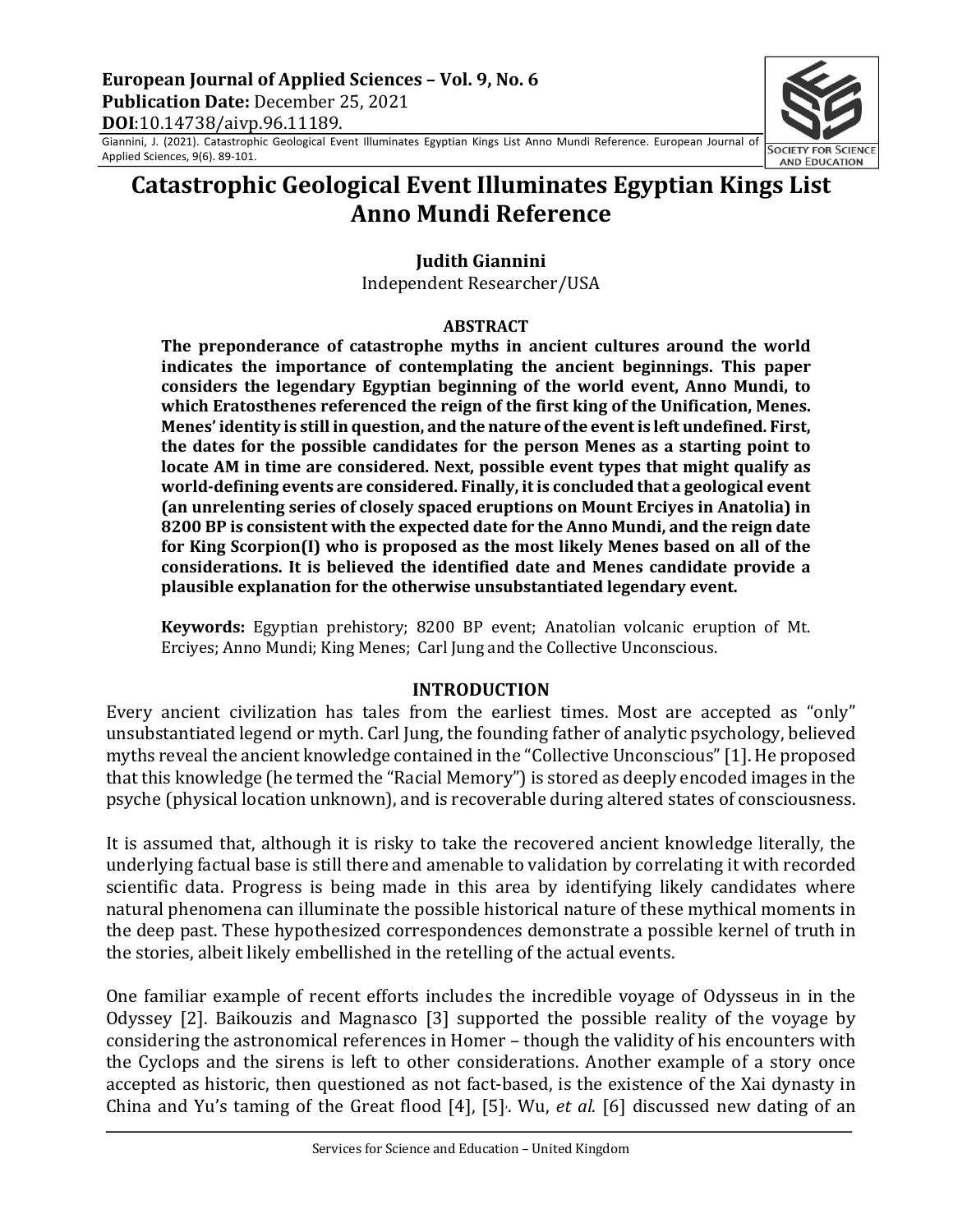outburst flood four thousand years ago as a possible explanation of the Yu event, lending it credibility. 

Giannini [7] correlated the biblical Creation Days events with corresponding recognized scientific record events using a non-linear-time Kinematic Relativity mapping. This provides a BCE calibration for the biblical Days, and, demonstrates the possibility that the two perspectives represent the same physical events – moving the spiritual text from the realm of mostly myth to more a knowledge of reality.

This paper addresses yet another legendary event the Anno Mundi (the Egyptian beginning of the world). It is assumed to be a catastrophic moment in Egyptian pre-history. Ancient legends all over the world speak of great catastrophes. These events, often attributed to the wrath of the gods, are described as destroying the human population except for a chosen few. For example, the Bible [8] tells the story of the Great Flood of Noah. Sumerian legends tell of the Great Flood of Ut-napishtim [9], also noted in their Kings List [10]. Some consider the Sumerian flood to represent the same event as Noah's flood.

The Egyptians do not have a specific flood legend paralleling the biblical or Sumerian stories. However, in his Histories [11], the Greek historian Herodotus (c. 430 BCE) recounted the words of the Egyptian priest who told of repeated great floods where only those in the right place at the time survived. The priest did not allude to timing of the events, but, he implied they were different from the familiar annual flooding of the Nile.

Some legends speak of repeated events that lead to a sequence of New World Ages. For example, the Mayans of Mesoamerica [12] and the Hindus of the Indus River Valley, have long period calendars predicting the timing of the repeated arrival of New World Ages  $[13]$  – sometimes even describing the agent of destruction.

Numerous authors have considered the impact of nature on ancient people, and civilizations. To name just a few, Masse, *et al.* [14] explored the possibility that the nature of the myths might reflect verifiable catastrophic events in the ancient past. Barrientos and Masse [15] considered the effects of cosmic impacts on the hunter-gatherers in the mid-Holocene. Gusiakov, *et al.* [16] discuss the effect of oceanic impacts leading to mega tsunamis and rapid climate change, focusing mostly on the last 5,000 years and discussing particular impacts that some consider may have been related to the Great Flood.

The early Egyptian Kings Lists referenced each king's reign to Anno Mundi (AM - year of the world). It is proposed here that AM indicates a past natural catastrophe that destabilized the pre-Egyptian people, motivating migration from the homeland to establish dominant rule over the inhabitants of the Nile area population. The modern BCE dates for the earliest kings are correlated with geological record events to provide a possible natural explanation for the civilization-changing AM. Section 2 addresses the expected date-range for the first king and for AM. Section 3 considers climate and geological events within those candidate dates.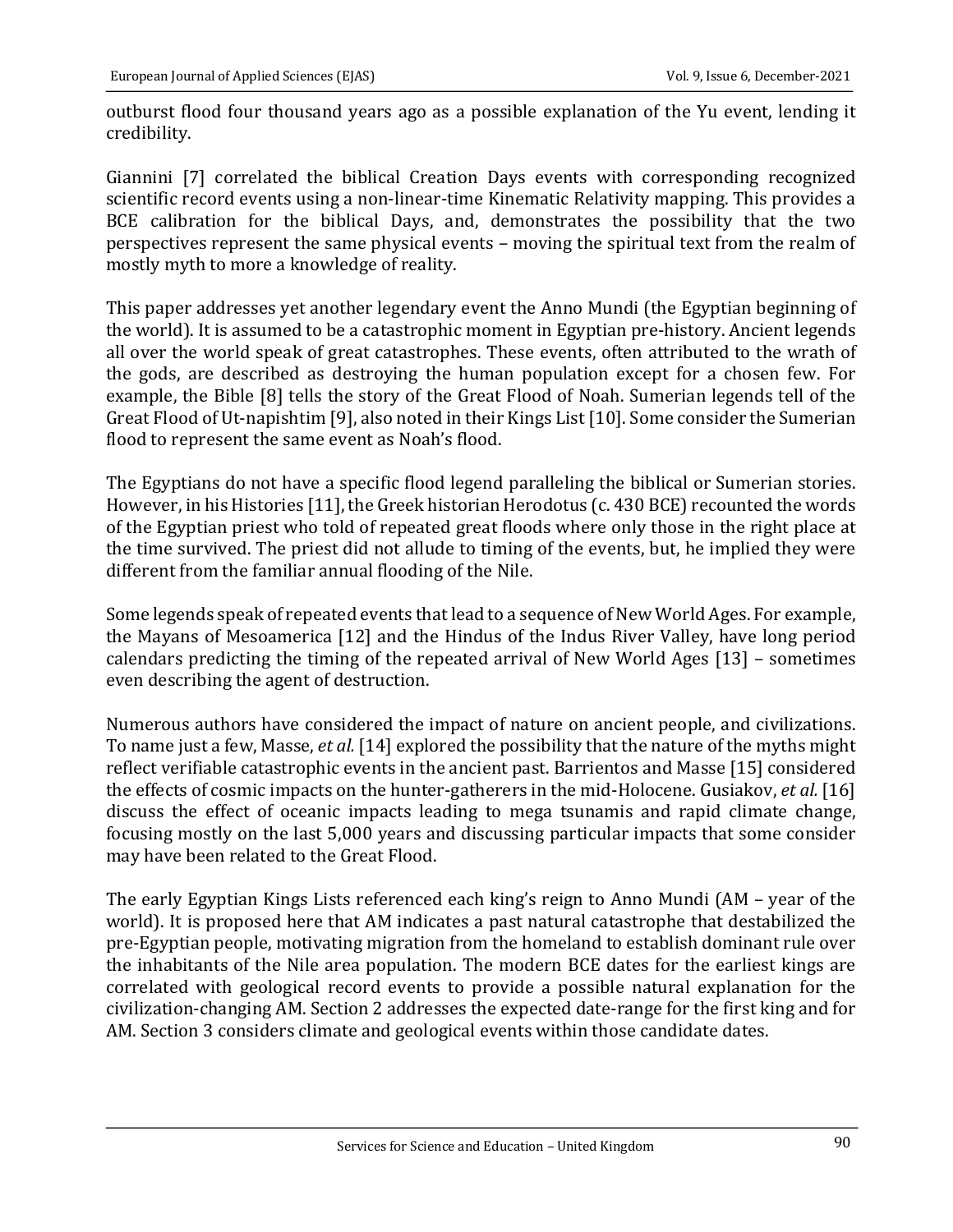## **DATING THE ANNO MUNDI EVENT**

Dating current events is a well-ordered process that is referenced (at least in the Western world) to the event about 2000 years ago known as the birth of Jesus Christ which began year 1 AD (Anno Domini -currently Current Era, CE). Prior events are years BC (Before Christ currently Before the Current Era, BCE).

The nomenclature of the "before time" and the "after time" around the break-point owes its relevance to the dominance of the Christian Church in the Western world in political and religious matters well into the Renaissance. Other long-term calendars from non-Western cultures (for example, the Mayan, the Hebrew, the Chinese) can be synchronized with the current Gregorian (Renaissance era) calendar on a point-by-point basis to provide a more-orless consistent global historical chronology back for thousands of years.

Theologians are studying the historical nature of Jesus and reasons for His importance to history [17]. The 1 AD date for the birth event is questioned, though it is maintained for calendar consistency. Arguments, based on astronomical records, correlated with sacred writings, estimate the actual date is more like 6 BCE [18] - though the timing of the break-point maintains the originally determined date. After 2000 years, the actual event of the birth has taken on a somewhat legendary aura in many circles; and, the shift from AD to CE and from BC to BCE is the recent effort to secularize the break-point – shifting the event even further into the realm of legend.

Using a common reference so far back provides a timeline that is both relatively consistent, as well as, calibrated from a global perspective. This convenient state of affairs, however, was not available in ancient Egypt – an inconvenience that extends to the identification and dating of the AM event. Without a common and more ancient time reference, events in the ancient world were dated relative to the particular ruling king in any given country. The order of the kings on any one list did not necessarily match the order on other lists, making a consistent universal timeline difficult to achieve.

As a result, the BCE calibrated dates for the kings is a puzzle of comparisons and judgments about the order of the kings (eliminating co-regents and competitors), the lengths of their reigns, and a limited collection of ancient astronomical observations and datable artifacts and writings. Even the names can be uncertain because traditionally the kings had several (such as, given name, throne name, and others), and, depending on the source, the spelling of any given name in records varied.

The oldest survivor of historically-based lists of Egyptian kings comes from Manetho's Aegyptiaca [19], [20], compiled in the third century  $\overrightarrow{BCE}$ . Manetho provided the dynastic structure that is the main-stay of Egyptian chronologies. He identifies Menes as being the first king of the first dynasty, but the mystery of the actual identity of Menes makes dating his reign problematic. This contributes to the dating uncertainty of this first king by making it difficult to identify appropriate artifacts to date. In the late second century BCE Eratosthenes [21] compiled an Egyptian Kings List that references each king's reign to Anno Mundi (AM). His list of kings includes pharaohs from the first to the thirteenth dynasties. There are no dynastic designations given, but the beginning of Menes reign is given as 2900 years after AM.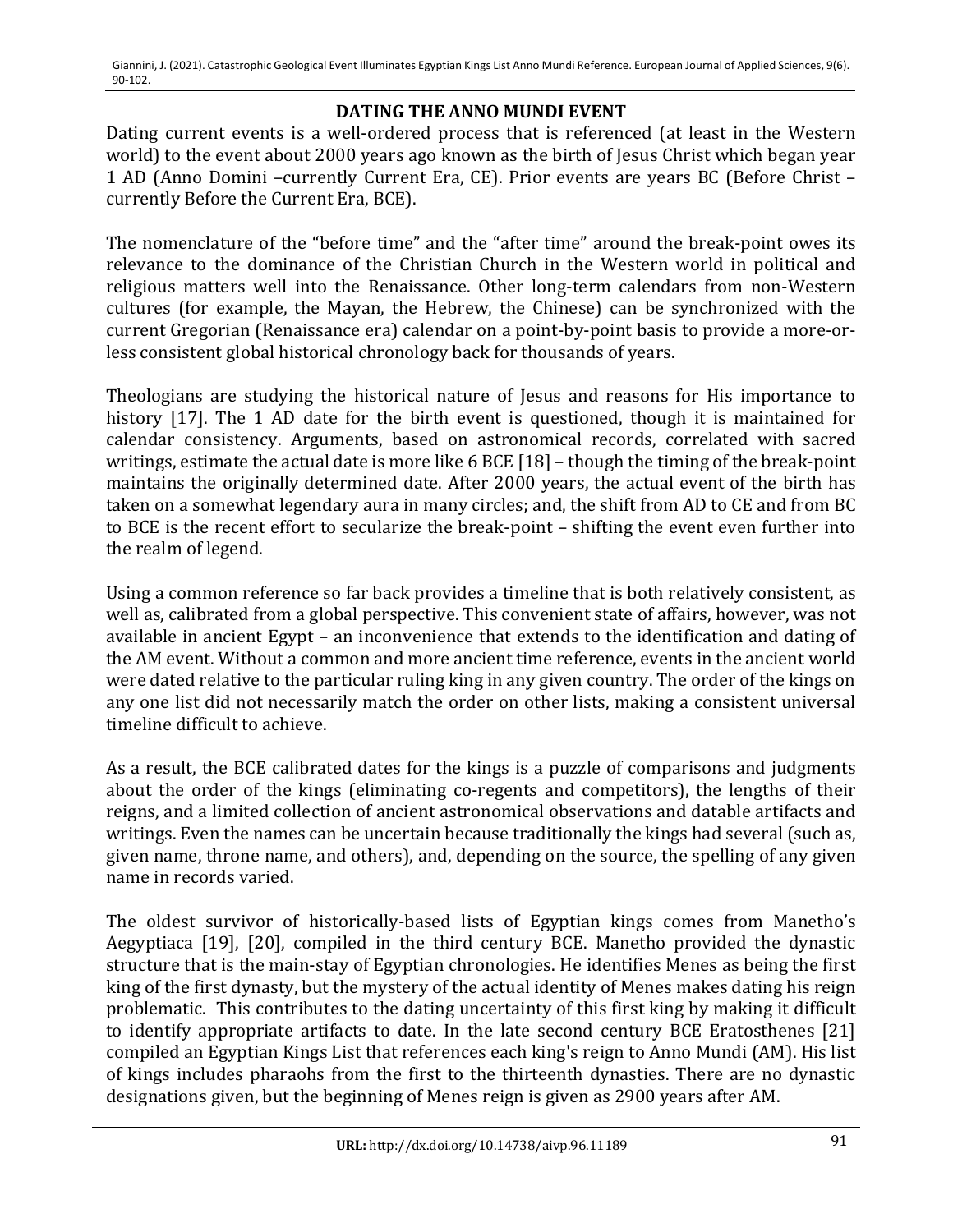The likely identity of the first king, Menes is now considered. This can provide an estimated modern BCE calibrated date for that king. Then using Eratosthenes 2900 years reference, an expected calibrated date-range for AM is estimated.

#### **Candidates for the Real Menes**

Manetho had little to say about Menes – only that he was the first king, that he reigned for 62 years, and that he was carried off by a hippopotamus and perished [20]. By tradition, Menes is credited with unifying Upper and Lower Egypt, implying he was the first king, but his identity is uncertain. Most current lists attach the position to Aha. Budge [19] indicated that Aha, Tcha, Khent and Mer-Net probably reigned during the first dynasty but their positions were uncertain. He notes identifying Narmer or Aha with Menes is not certain.

Clayton  $[22]$  (2006) began predynastic Egypt with Dynasty 0 (the Scorpion king, and Narmer) followed by Dynasty 1 (with Hor-Aha as the first of seven kings). He indicated that fragmented evidence shows Scorpion only wearing the White crown of Upper Egypt but not the Red crown of Lower Egypt, implying the two lands had not yet been unified. He noted that in the Narmer artifacts, the king is presented wearing both crowns, but a raised mace indicates hostilities are not yet over implying unification is not complete. Finally, he noted that Hor-Aha, as Narmer's successor, is the first to inherit, both by right and by conquest, the unified kingdom. Aha's royal *nebti* name "Men" which means "established", but his Horus (king name) name means "Horus the fighter" indicating hostilities remained despite unity in the kingdom. This diminishes the likelihood that Aha was Menes (if peace is the overwhelming criterion for that identification) even though he is accepted as the first king of Dynasty 1.

It is recognized Scorpion as the likely direct predecessor of Narmer. In addition to the fragmented Macehead showing Scorpion wearing the White crown there is another fragment showing him wearing the Red crown with a falcon present (an indication of kingship), but it is unknown what part, if any, he played in uniting Egypt, so for this reason, Scorpion is placed in Dynasty 0.

Tradition implied the unification of Egypt was an abrupt event engineered by a single ruler. However, there is an argument that unification likely took place over time before stability became the norm. Allen [23] and Wilkinson [24] proposed that unification was not just a military event, but was also a cultural one. There is evidence that trade rather than military occupation appeared to dominate Narmer's reign. Allen noted that the Narmer Palette is often taken as a confirmation of Narmer's role in a political unification, but the Palette is not necessarily evidence that a single ruler (Narmer) is solely responsible for the total unification effort. 

Both Allen and Wilkinson proposed the consolidation of Upper Egypt and Lower Egypt into a single country started between the reigns of the Abydos U-j tomb owners (Scorpion  $\sim$  3200 BCE, and Narmer  $\sim$ 3150 BCE) – though some see Scorpion (possibly I and/or II) as a contemporary rival(s) to Narmer. It is suspected that unification itself was only completed by the start of Dynasty 3 (with Djoser,  $\sim$  2691 BCE), but, Raffaele [25] notes that it may have started considerably earlier even than Scorpion without speculation on a time frame.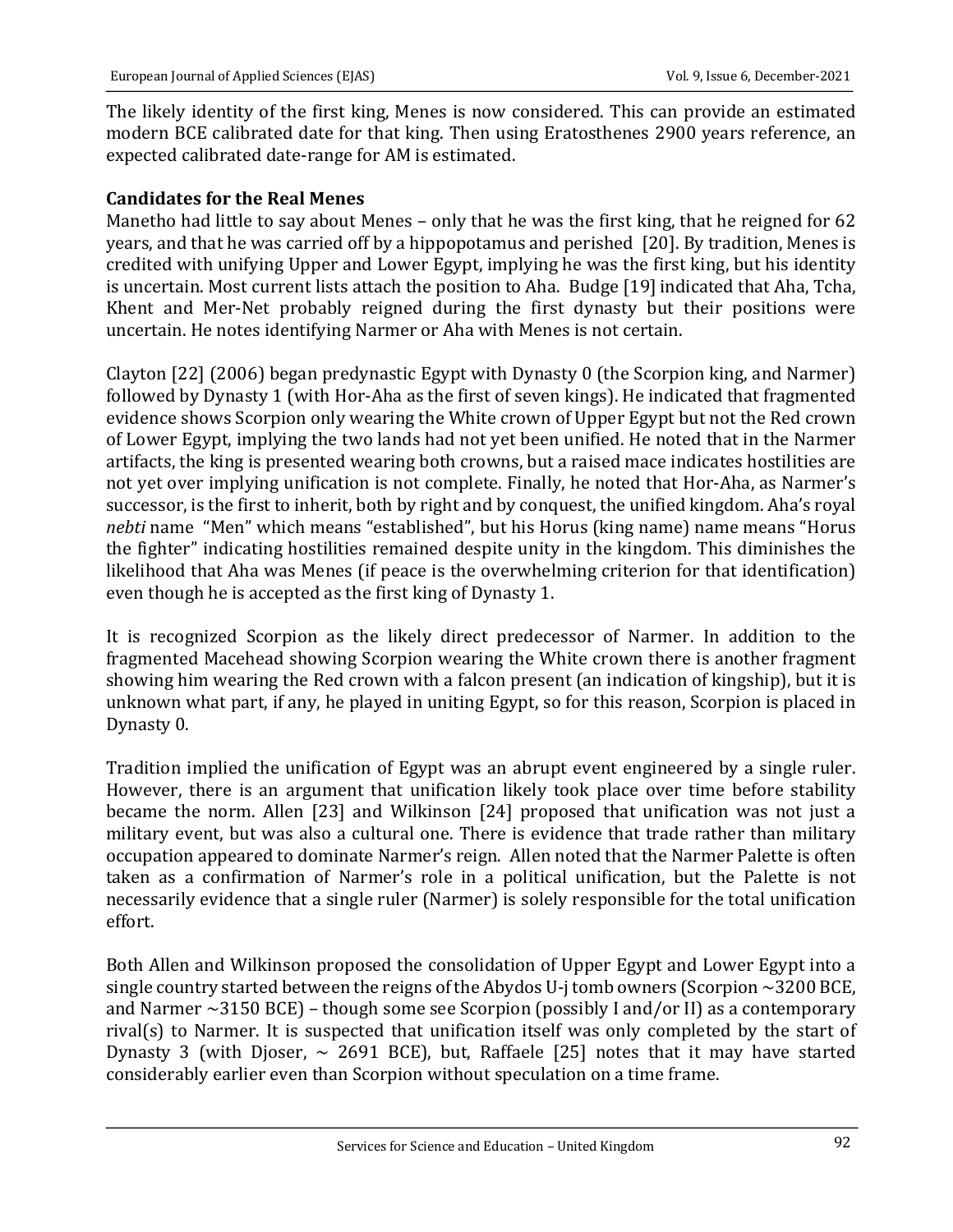Stevenson [26] cautioned that even though state formation is now recognized as a long-term multi-faceted phenomenon, as opposed to a single event, reconstructing political history with King Scorpion or a "mythical" King Menes is questionable. Assigning affiliations, domains and conquests based on their archaeology can be futile. It is proposed here that the driving factor (the precipitating event that began the process that eventually lead to the dynastic system) was the Anno Mundi event to which the Kings Lists reference the pharaohs' reigns.

## Likely Date Range for Menes and for the AM Event

Given the discussion in the previous section, the uncertainty in the actual identity of the king that modern investigations equate with Menes is addressed. The three most likely candidates have been identified after considering the identity debate: Aha, Narmer and Scorpion (II). The ability to determine a calibrated date for AM from references of Menes depends on obtaining a BCE calibration for the three kings in question, along with a measure of the uncertainty in their dates.

Estimates from the eighteenth and nineteenth century CE for the beginning of the first king of the first dynasty ranged from 5869 BCE to 3623 BCE [27]. The estimate was greatly improved when radio dating was added as a tool in the early twentieth century - placing the beginning of the first dynasty at  $\sim$ 3100 BCE with an uncertainty between 200 and 400 years.

Using statistical modeling with radio dating, Ramsey et al. [28] provides dates for the third dynasty onward with greater precision than with the standard techniques. For the Old Kingdom and Middle Kingdom dates, it is  $\sim$ 76 years and  $\sim$ 53 years respectively. For the New Kingdom, their average precision is  $\sim$  24 years. However, this improvement is subject to the validity of the model assumptions. Dee, *et al.* [29] extended this enhanced dating back to the beginning of the first dynasty, beginning with Aha's reign (starting between 3218-3035 BCE at the 95% confidence range).

Without reliable information, the possibility for dating the other two candidates, Narmer and Scorpion, is more problematic. One approach is to estimate dates from references describing the lengths of their reigns. Various translations of Manetho [30] set the length of reign of Menes as 30, 60 or 62 years. Waddell [31] identifies Menes as reigning 62 years, followed by Narmer for 56 years, and followed then by Aha - though Waddell's absolute calibrated dates for Menes and Narmer are much too recent to be credible. However, beginning with Aha's earliest likely starting date and working backwards 56 years, the estimate of Narmer's starting date is  $\sim$ 3274 BCE. Then backing up another 62 years, Scorpion II's starting date is estimated as  $\sim$ 3336 BCE (assuming Scorpion II is Manetho's Menes) [32]. This implies the earliest expected calibrated date for AM of  $6236$  BCE  $(8186$  BP =  $6236$  BCE + 1950 years to BP reference).

However, considering Egypt's predynastic chronology can provide additional information on the dating of the rulers before Aha. Although habitation in the region had begun by  $\sim$ 700,000 BP, two well recognized cultural periods just prior to the Unification (Badarian and Naqada) are of particular interest. Raffaele[25] noted that the Naqada (IIB-C1 subdivisions) occurred slightly before Narmer's reign, with the IIC-IIIA2 subdivisions assigned to Dynasty 0 (Narmer and Scorpion), Earlier periods were assigned to Dynasty 00 (pre-Scorpion rulers).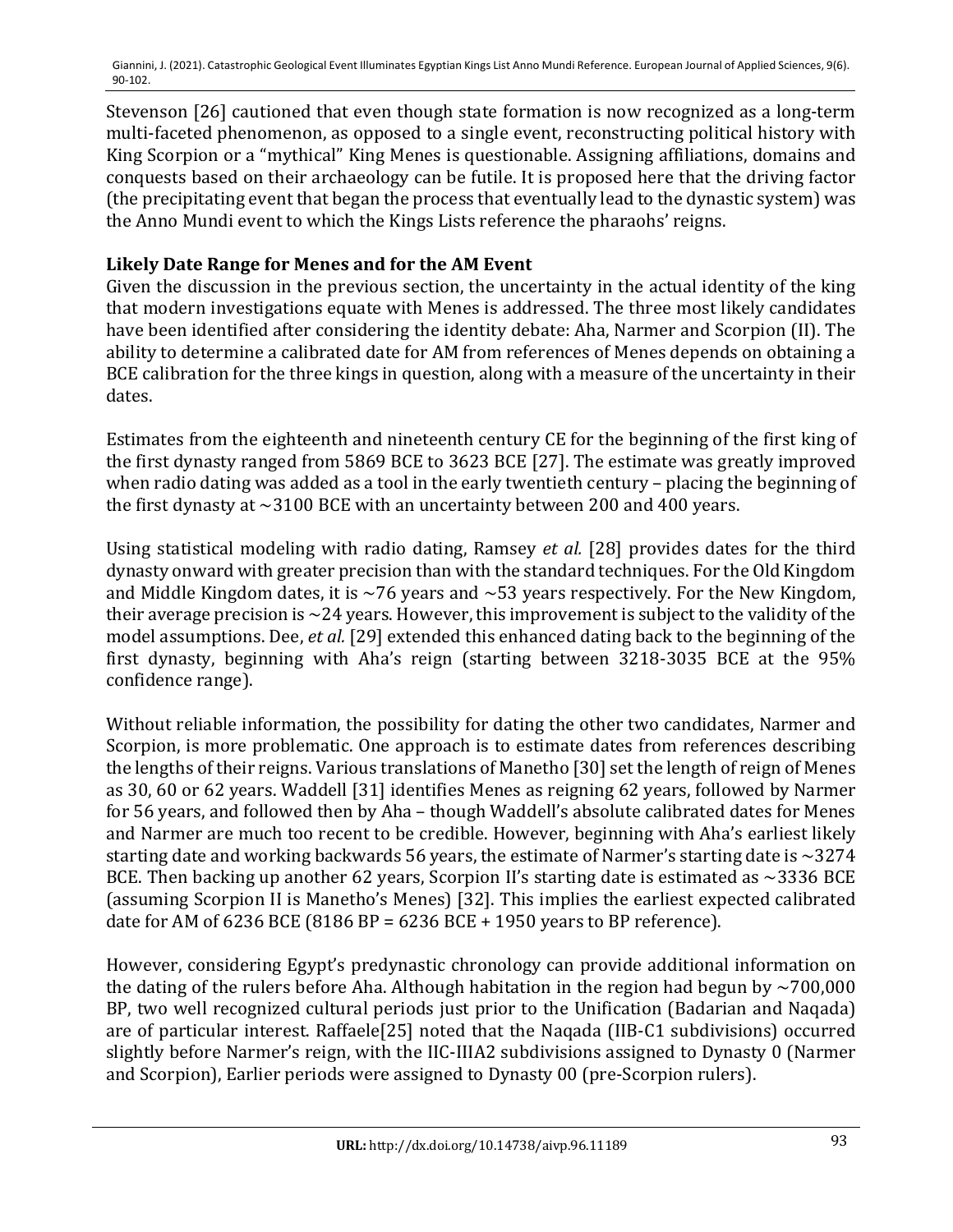Dee, *et al.* [29] indicated the Badarian period (4489-4266 BCE) saw the shift from mobile pastoralism to a more sedentary, crop-production orientation. They noted that the Naqada (IID-IIIA subdivisions, 3377-3238 BCE, saw the first writing in the region and the transition from mostly cultural to more political unification. It was this last period that directly preceded Aha's reign. Based on this, they stated that the Foundation of the State occurred 3375-3175 BCE at the 95% confidence level. This Foundation period encompasses the proposed estimated reignbeginning-dates for both Narmer ( $\sim$ 3274 BCE) and Scorpion II ( $\sim$ 3336 BCE). It also appears to agree with Allen's [23] and Wilkinson's [24] ideas that the Unification began some time between Narmer and Scorpion.

Given this, it is hypothesized that Dee's Foundation-dates likely reflect the point of Menes's reign that is 2900 years after the AM event. This means that one can infer an AM date as early as 8225 BP (Foundation-date  $3375$  BCE + 1950 years to the BP reference frame + 2900 years before Menes and the Foundation-date), or as recent as 8025 BP. It is seen that the estimate of the earliest AM date (8186 BP) is consistent with the estimated date-range derived from Dee's Foundation-date. 

At this point, the likely location of the event is addressed. Then the geological record is considered for events around the proposed time.

## **THE ANNO MUNDI (AM) CANDIDATE EVENT**

Throughout history, the transition of political control of a region from one group (tribe) to another has often been associated with migration and military conflict. One motivation for this is to escape the impact of severe environmental stress - that is, the need to find a less hostile environment in which to flourish. It is hypothesized that this is the situation faced by the immigrants who predated the earliest predynastic kings, migrating from their homeland and ultimately coming to rule the newly-formed State under Menes. It is proposed the migration was motivated by a catastrophic natural event, and was most likely a series of smaller moves that included military action at each step to establish domination, and culture and trade integration to secure their position that eventual resulting in the State Foundation in Egypt. The details of the ultimate destination, at the start, may have been undetermined, but generally identified (as it was for many of the early American pioneers who knew they generally were heading "West"). The task here is to identify the point-of-origin that was the homeland, and the natural catastrophe that precipitated the move.

# The Homeland of the Predynastic Immigrants

As the climate became more arid  $\sim$ 9,000 BP, settlements started to appear around the Nile with migrants from the eastern desert areas. Stanley and Warne [33] suggested that the viability of these settlements became possible when rising Mediterranean sea-levels enabled the development of the Delta flood plain. One possibility that might be inferred is that the eastern desert and its indigenous population were the homeland and source of the eventual dynastic rulers in Egypt.

An alternative hypothesis was proposed by Petrie [34] who observed that the Egyptian *Book of* the Dead embodied the traditions of the Caucasus region. He concluded there was evidence of an ancient tribe (with notably different physical characteristics from the indigenous population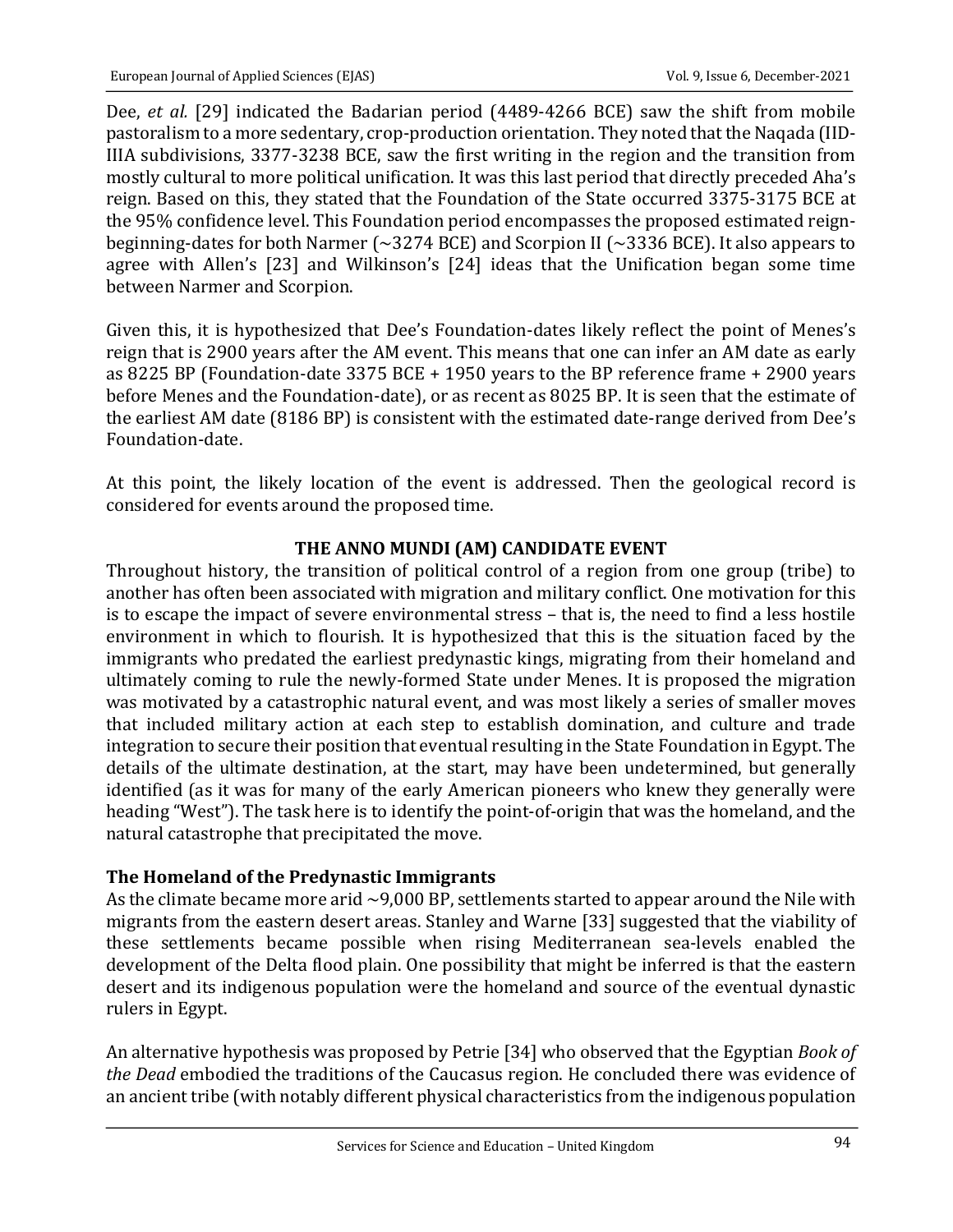[35]) that invaded Egypt, establishing the ruling dynasties [36]. As a whole, Petrie's theory of a superior invading race has generally been rejected in favor of the indigenous population model. However, the non-indigenous State founding rulers has some support – though the concept of the invaders as racially superior has no validity.

Waddell [37] makes the case for a Sumerian invasion with its kings (of Caucasian origin) as the original Dynasty 1 Egyptian kings - though his dates are not consistent with traditional dates. More recently, Rice [38] proposed the invaders came from the north by a route called "The Way of Horus" with arguments similar to Petrie's but without the racial supremacy implication. Dating of the invasion was not specified. Like Waddell, Rohl [39] concluded that a foreign elite from Mesopotamia established a colony in Egypt from which the dynastic line descended. Rohl dated the beginning as during the Naqada III (Dynasty 0) period.

More recent support for the Anatolian homeland comes from DNA analysis of ancient Egyptians (mummies) and modern populations in Egypt and in the broader regions. Platt *et al.* [40] reconstructed population expansion following the Post-Glacial Warming noting that arid conditions restricted large groups to "refugia" sites around fertile areas like the Mediterranean and Black Sea. Warming and agricultural growth allowed some groups to expand beyond their Anatolian homeland to the Fertile Crescent, the Levant, and the Horn of Africa. They dated the expansion by determining the genetic drift resulting from group isolation caused by their movement. Their results showed an early divergence  $\sim 8,400$  BP between the non-migrant Caucasians and the rest of the population whose multi-step movements ultimately lead to Egypt and other surrounding areas. Schuenemann, *et al.* [41] found that the DNA of ancient Egyptians was more closely related to Neolithic and Bronze Age populations in the Levant and Neolithic Anatolia – with much less Sub-Saharan ancestry. They concluded the ancient genetic alleles contributed to lighter skin pigmentation that was consistent with the Neolithic Anatolian region. 

Based on all of these considerations, it is assumed invaders from an Anatolian homeland represent the immediate ancestors of the of the earliest people that established dynastic rule in Egypt. The question now addressed is the nature of the catastrophe  $-$  the AM event that motivated the migrations.

# **The Nature of the Catastrophe**

Three categories of events come to mind as sufficiently catastrophic to displace a people from their homeland at the proposed time of AM. One is a massive flooding that would permanently take away livable land. A second is a rapidly deteriorating climate expected to permanently impact the ability to provide food (crops or hunted game). A third is volcanic activity that would make the environment inhospitable and toxic to the long-term life of the tribe. Each type is addressed with the possible relevance to the AM timing  $(8225-8025$  BP).

#### **The Black Sea Flood Event**

Ryan and Pitman [42] hypothesized that a biblical-type flood event occurred when a breach in an earthen dam at Gibraltar allowed Atlantic water to salinate the fresh water lake at the site of the current Black Sea. They determined that in  $\sim$ 9300 BP, this event rapidly raised the water level  $\sim$ 350 feet in less than 40 years [43], permanently submerged more than 100,000 km<sup>2</sup> of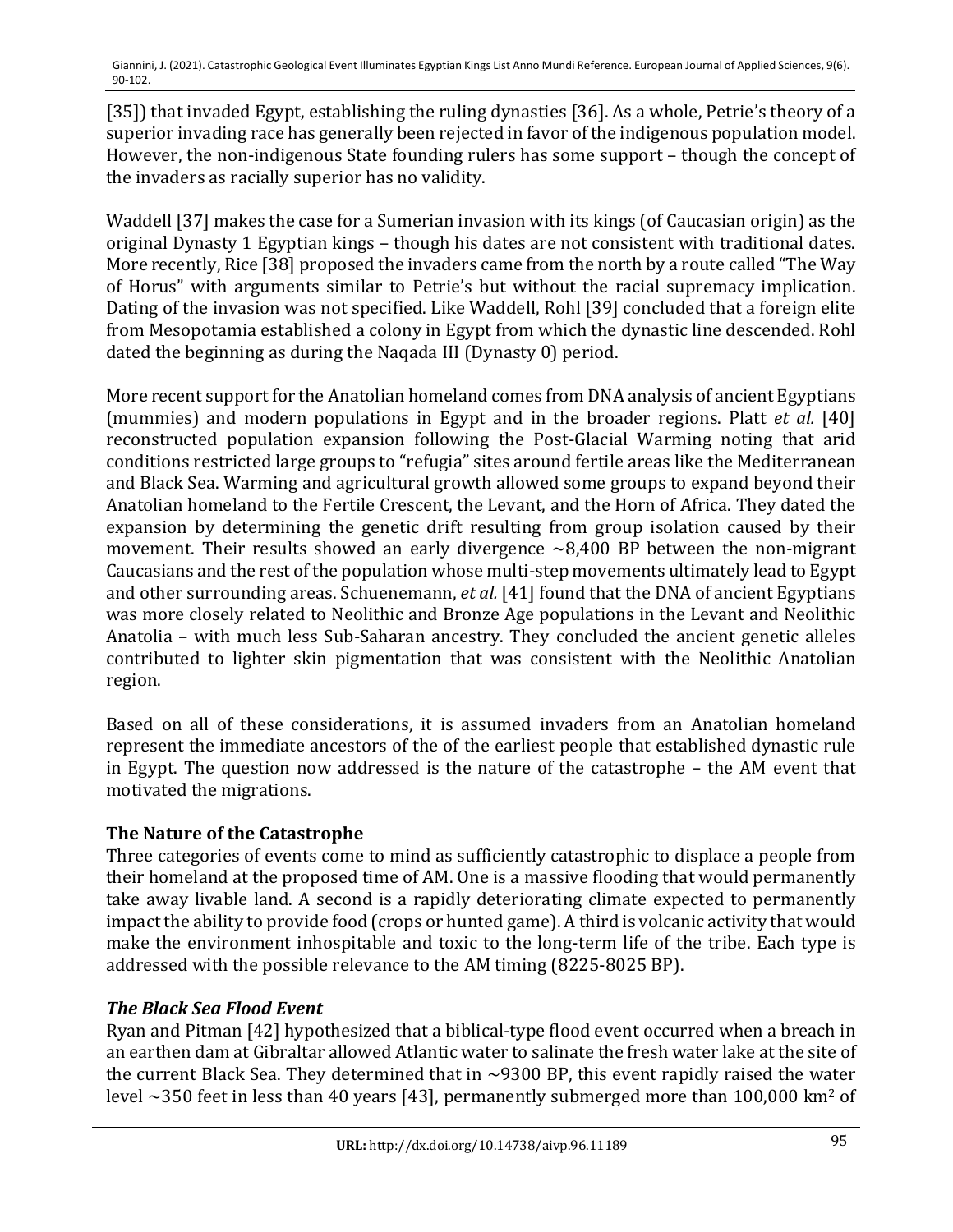coastal land that was home to farming settlements. This would force a massive migration to other areas like Egypt. (The issue of rapid filling vs. slow influx resulting from the breach is a matter of debate [44], [45], [46], [47], [48].

It is well known that fresh water and marine water dynamically have exchanged over thousands of years due to climate change. During glacial periods, as global sea-level fell, enclosed bodies, like the Black Sea, tended to gradually evaporate into fresh water lakes. During warming periods, sea level rose and enclosed bodies tended to revert to a marine state. Badertscher [49] indicated that the Mediterranean Sea and Black Sea were connected for long periods at least twelve times as a result of sea-level rise. Brisset, *et al.* [50] noted there were five marine flooding phases during the Holocene in the Mediterranean area (9500, 9100-9000, 8750-8650, 8450-8200 and 8100-7300 BP) matching Atlantic melt-water pulses – possibly the reality of the Egyptian priest's ancient memory to Herodotus of repeated floods (Herodotus, c. 430 BCE). The 9300 BP event proposed by Ryan and Pitman is not totally inconsistent with Brisset's earlier phases, but they are all too early to be consistent with the proposed AM event. However, either of Brisset's last two phases would fit AM (8225-8025 BP). Given such an event, if it were sufficiently rapid (only a few years), it might well have been perceived as the beginning of a new world age by the survivors. There are however other possibilities.

## *The 8200 BP Climate Event*

In addition to Black Sea flooding, Brisset [50] indicated environmental effects accompanying 8200 BP climate event further fostered inland migration from the coastal boarder lands. This combination impacted the social structure of the region. As the last Ice Age glaciers began melting, there was a 700-year transition from the Mesolithic hunter-gatherers to the Neolithic first farmer societies.

Ullman, *et al.* [51] examined the effect of the deglaciation of the Laurentide Ice Sheet on the Holocene climate, describing the response times of abrupt climate events to ice sheet melting. They noted that the Labrador Dome, the largest remnant of the retreating Laurentide Ice Sheet, deposited moraines during North Atlantic cold events in  $\sim$ 10300, 9300 and 8200 BP, with the Hudson Bay becoming seasonally ice free at  $\sim$ 8200 BP and the majority of the ice sheet melting abruptly within a few centuries.

Herrle, et al. [52] reported that sea surface salinity records from the Northern Aegean Sea indicate two meltwater events  $\sim 8400$  and  $\sim 7600$  BP) resulting from the final decay of the Laurentide Ice Sheet. A rapid salinity drop  $\sim$ 8400 BP, with a rebound  $\sim$ 8200 BP, resulted in cool dry conditions that lead to a drop in the Black Sea lake levels. They noted that the key impact of the cool dry phase was a rapid decline in newly-established settlements  $\sim$ 8400 BP, followed by stasis until  $\sim$ 8200 BP. Then there was an increase in settlement establishment from 8200-7700 BP, followed by another decrease  $\sim$ 7600 BP. Manninen [53] indicated that the cooling in the Northern Hemisphere during this period was accompanied by an increase in aridity in lower latitudes where settlement patterns and agriculture changed with the climate.

The 8200 BP event (8400-8000 BP) was the most abrupt and widespread climate event in the past 10,000 years. Walker, et al. [54] proposed that it marked a well defined sub-division boundary within the Holocene paleo-records. The minimum in atmospheric methane, followed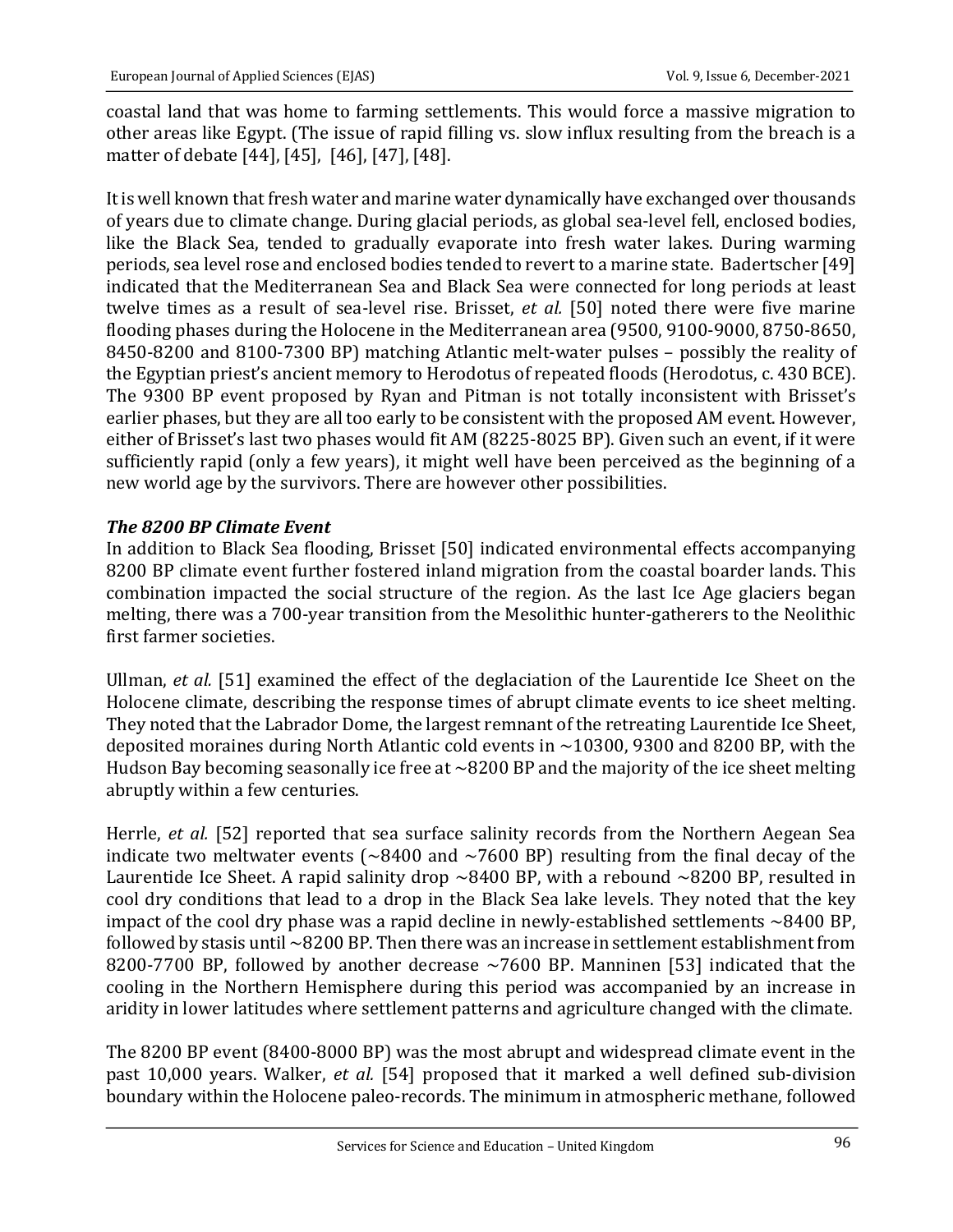by an increase in  $CO<sub>2</sub>$ , accompanied by a strong volcanic signal, reflects the abrupt nature of the climate cooling and the global nature of the event. Cronin, *et al.* [55] described the cooling and sea-level rise reflected in the Chesapeake Bay region. Li et al. [56] analyzed the sea-level jump in the Mississippi Delta relative to abrupt climate cooling. Barber, *et al.* [57] indicated that temperatures dropped by 4-8  $\degree$ C in Greenland and 1.5-3  $\degree$ C at marine and terrestrial sites around the northeast North Atlantic.

Turney and Brown [58] indicated there was a relatively constant rate of Neolithic new settlements in Europe commencing  $\sim$ 12,900 BP with the establishment of farming by  $\sim$ 9200 BP, but there were no new settlements between 8300 and 8200 BP. They determined the cooling event date was 8350-8230 BP at the 1s level, noting its timing is indistinguishable from the sea-level rise time for the Black Sea that corresponded to land-loss and subsequent migration. 

Renfrew [59] indicated by  $\sim$ 9500 BC the first agricultural economy began to appear in the Levant Corridor, spreading out from there and disseminating evolving languages as it went. He noted that changes in food production during the Holocene brought about an expansive, new economy that laid the foundations for the Neolithic Revolution in the Middle East, Egypt, northern India and Europe, and ultimately set up the framework for the succeeding Urban Revolution. Phillips, *et al.* [60] hypothesized that the changing climate conditions likely brought about substantial socio-economic changes associated with the predynastic culture that extended into dynastic times.

Both a flood event and the 8200 BP climate event provide evidence that converges to a common time consistent with AM  $\sim$ 8200 BP. Unfortunately, neither has a sufficiently rapid impulse beginning (a compact short-duration occurrence) as would be expected for the traumatic nature of the AM event. This leads to the consideration that it is possible that a volcanic eruption  $\sim$ 8200 BP provides the precipitous, expected event.

# **The Anatolian Volcanic Eruption**

Anatolia is often referred to as Asia Minor and occupies territory that is about the western twothirds of the Asian part of modern Turkey. It lies between the Black Sea to its north and the Mediterranean Sea to its south. The Aegean Sea (and the Greek islands) is to its west, and the Tarsus Mountains are to its southeast. Its eastern-most portion and the other lands to the south along the eastern coast of the Mediterranean (Syria and Israel down to the Red Sea) is the area generally referred to as the Levant. Further to its south and east, along the Tigress and Euphrates Rivers down to the Persian Gulf is Mesopotamia. The western coast of Anatolia is tectonically active resulting from the collision between the African and European crustal plates. Central Anatolia is bounded by a fault to its north and a fault to its east. The westward movement of the bounded region plays a major role in the volcanic activity which is most pronounced in Central Anatolia's two stratovolcanoes Mount Erciyes and Mount Hasan (Erciyes Dağ and Hasan Dağ) in Cappadocia between the northeast-most coast of the Mediterranean Sea and the Black Sea  $[61]$ . (Stratovolcanos, also known as composite volcanos, are characterized by periodic violent explosive eruptions sending massive amounts of rock, steam and ash high into the atmosphere.)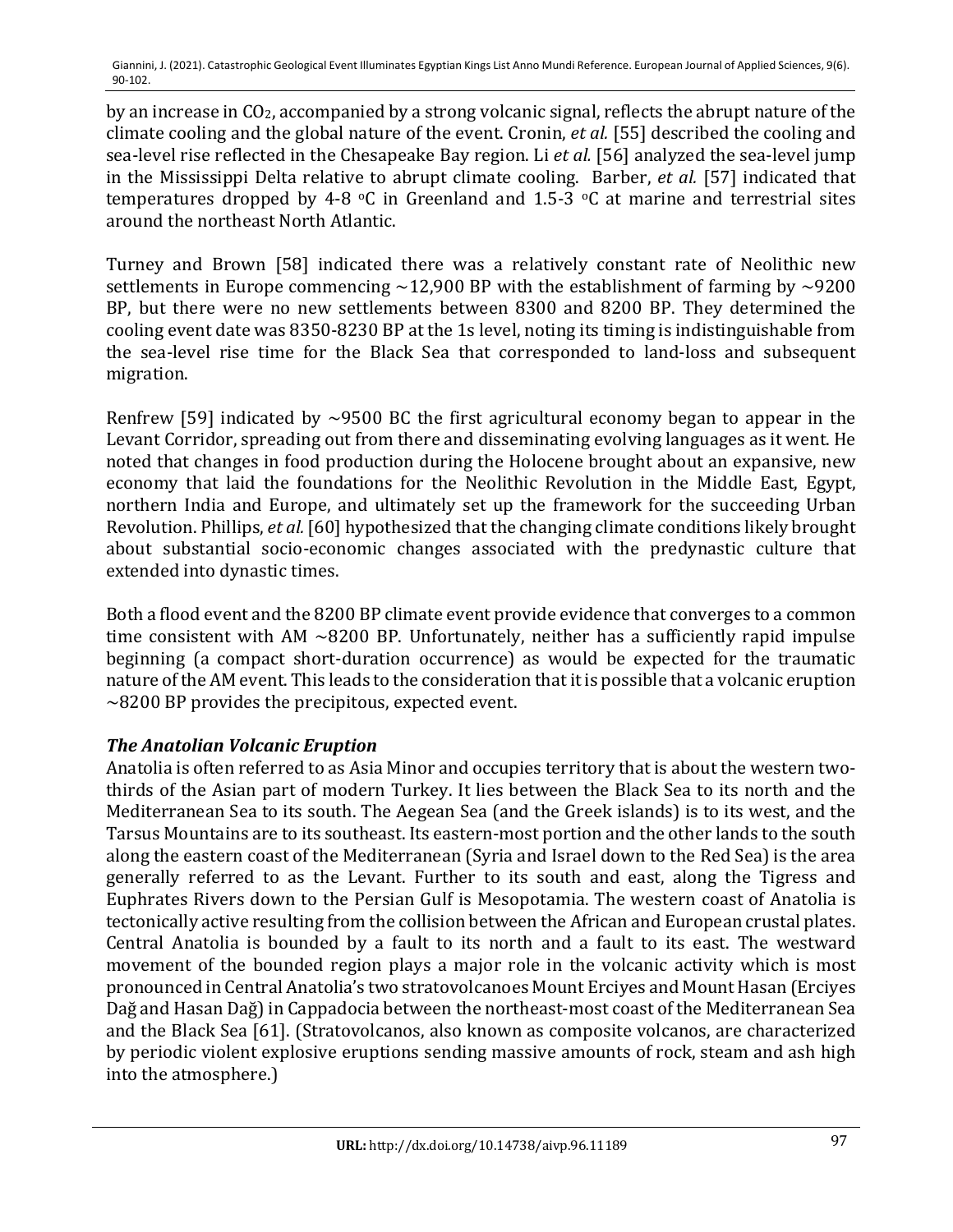There are signs of human habitation in Anatolia since at least the Upper Paleolithic (ending  $\sim$ 12,000 years ago with the beginning of the Holocene). Renfrew [59] noted that one of the earliest farming sites was in Central Anatolia at Catalhöyük in the Konya Plain of Turkey. It was inhabited from  $\sim$ 7500 BCE (9450 BP) to around 6400 BCE (8350 BP) when it was suddenly abandoned. A wall painting in Catalhöyük, dated to 6790-6430 BCE, shows the likelihood of an early-Holocene eruption with the settltment map backed by an erupting twin-peaked volcano. Schmitt *et al.* [62] noted that the twin peaks indicate it is probably Hasan Dağ that erupted between  $6960+640$  BCE. Since the painting was done after (or at least coincident with) the eruption, the most recent date for this event would be 6430 BCE (8380 BP).

Further, Zanchetta *et al.* [63] indicated there is evidence pointing to a major eruption at around 9000-8600 BP, with an extensive distal ash plume southwards across the eastern Mediterranean Sea - which may or may not have been the event in the painting. But, the dates of these two events are both likely to have been too early for the proposed AM event date (8225) BP at its earliest). An alternate possibility, however, is an eruption at Mount Erciyes.

Mt. Erciyes is the largest stratovolcanic complex of the Central Anatolia. It is surrounded by three satellite domes (Karagüllü, Perikartın, and Dikkartın) that erupted in the general time frame of interest to us. The earliest eruption of the three was at the Dikkartin dome  $(9.03+0.55)$ ka) which is too early for AM. Friedrichs, *et al*, [64] noted that the pyroclastic flow from the eruption at the Perikartin dome  $(7.1+7.3 \text{ ka})$  and the fall-out from the Karagüllü dome eruption  $(8.2+1.8 \text{ ka})$  are superimposed indicating a sequential eruption without a major hiatus. Climate models indicate the wind direction and speed in the early Holocene were similar to wind conditions today giving an indication of fallout direction and distance. This indicates the impact of these eruptions affected areas as far to the north as the Black Sea, and to the south into the southern-most regions of the Fertile Crescent. The mean eruption time (8200 BP) is consistent with the AM event date, and, such a close sequence of catastrophes could well explain the impetus to rapidly and permanently migrate.

# **CONCLUSIONS**

When the Laurentide Ice Sheet saw its final decay, climate change, coupled with land-loss due to sea-level rise, caused an irreversible loss of a way of life, leading to migration to new lands (to the south for the people of the future Egyptian unified state). At this time, there was a transition from a hunter-gatherer to an agricultural economy that was accompanied by a shift from wild to advantageously domesticated grains - all in only a few generations. But, it is proposed that the traumatizing event, sequential and unrelenting catastrophic volcanic eruptions in the Anatolian homeland  $8200$  (+25/-175) BP (6250 BCE), was the compact impulse condition that was a truly new (world) era beginning in the lives of the people.

It is suggested that this event was so traumatic to the inhabitants that it shaped the "Collective Unconscious" of the ancient Egyptians' past, extending well into their dynastic period. It is hypothesized this was the event that is referenced in Eratosthenes Kings List as Anno Mundi (the beginning of the "new" world) and the reign of Menes. It is proposed it was at this time that survival of the people fostered the more cohesive urbanization that favored the embrace of the predynastic rulers that finally lead to the memory of the kingship of Menes and the recognized Unification (by him) in all its aspects. Guided by Dee's determination of the likely date-range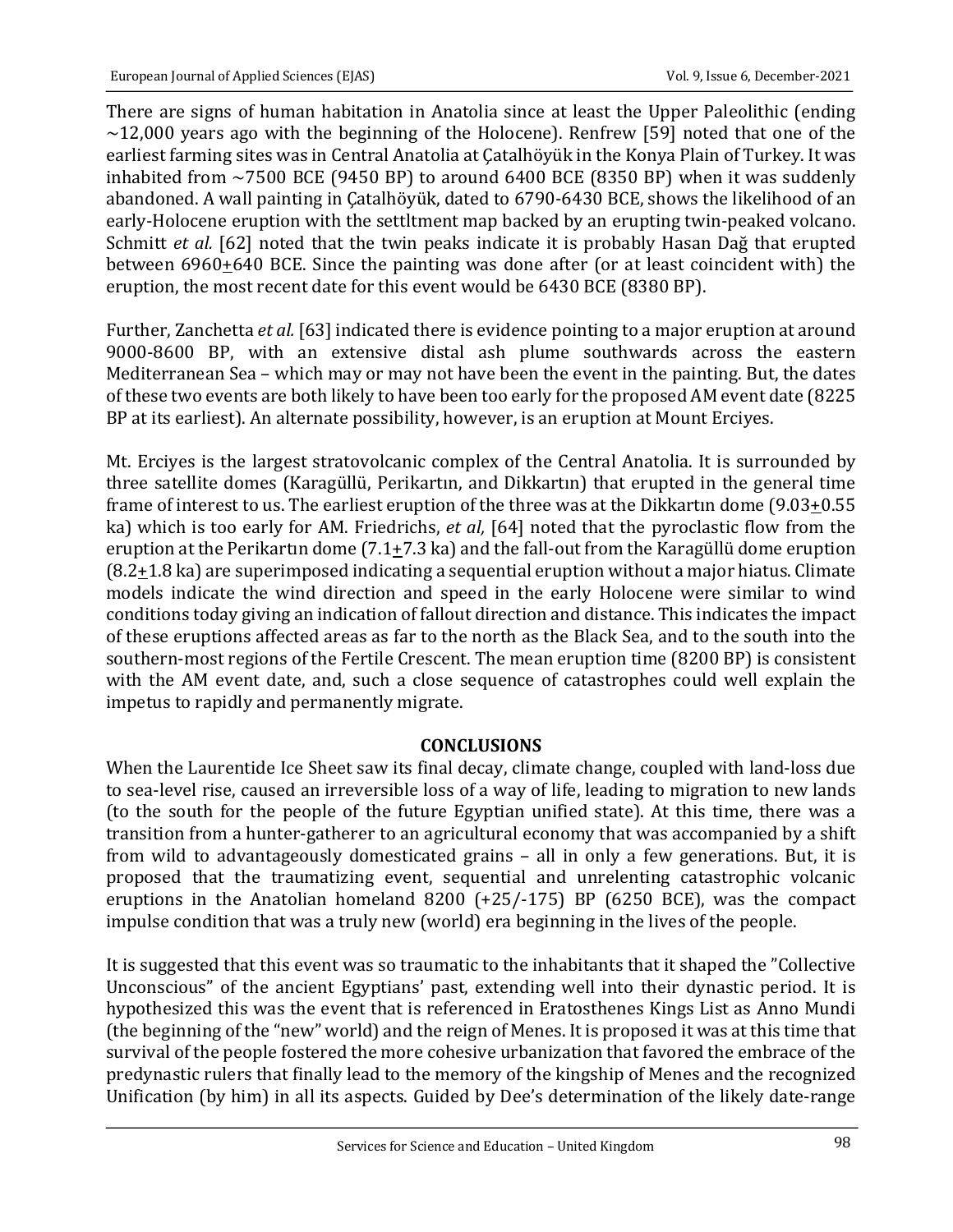for the Foundation  $(3375-3175 \text{ BCE})$ , it is suggested that Scorpion I is probably the Menes of the Eratosthenes Kings List who began the unification 2900 years before AM - followed by Scorpion II,  $\sim$ 3336 BCE. with Narmer,  $\sim$ 3274 BCE, representing the climax of the unification process as the first king of Dynasty 1.

#### **References**

[1]. Wilhelm R, trans, "Commentary by C. G. Jung" In *The Secret of the Golden Flower: A Chinese Book of Life*. 1962, San Diego, CA, USA: Harcort, 81-137.

[2]. Butler S, trans, *Homer: the Iliad & the Odyssey*. 1999, New York, NY, USA: Barnes & Noble Books.

[3]. Baikouzis C., Magnasco M.O., *Is an Eclipse Described in the Odyssey*. Proceedings of the National Academy of Science USA, 2008. 105: p. 8823-8828.

[4]. Legge J, trans, *The Shu King or Book of Historical Documents, Facsimile of the 1897 First Edition*, 2010, Whitefish, MT, USA: Kessinger. p. 31-66.

[5]. Birrell A., "Myths of Yu the Great" In *Chinese Mythology, An Introduction.* 1993, Baltimore, MD, USA: Johns Hopkins U. Press. p. 146-159.

[6]. Wu Q., et al., *Outburst Flood at 1920 BCE Supports Historicity of China's Great Flood and the Xai Dynasty.* Science, 2016. 353: p. 579-582.

[7]. Giannini J., *Dual-Time Concept and Mythology Illuminate Intersection of Science and Religion*. Int. J. of Mod. Social Sciences, 2019. 8(1): p. 42-62.

[8]. *Holy Bible, King James Version.* 1990, USA: Thomas Nelson Pub.

[9]. Dalley S., Myths from Mesopotamia. 2000, Oxford, UK: Oxford Univ. Press. p. 109.

[10]. Waddell L.A., *Makers of Civilization in Race and History, Facsimile of 1929 Edition.* 2012, Whitefish, MT, USA: Kessinger. p. 533.

[11]. Herodotus, "Book II" In *The Histories.* De Selincourt A., trans., 2003, New York, NY, USA: Penguin Books.

[12]. Sharer R.J., Traxler L.P., *The Ancient Maya.* 6th edition 2006, Stanford, CA, USA: Stanford Univ. Press. p. 114.

[13]. Coomaraswamy A. and Sister Nivedita, "Conclusion" In *Myths of the Hindus and Buddhists, Facsimile of 1913 Edition.* 1967, Mineola, NY, USA: Dover Publications, Inc.

[14]. Masse W.B., et al., "Exploring the nature of myth and its role in science." In *Myth and Geology.* 2007, London, UK: Geological Society Special Publications (273), Geological Society. p. 9-28.

[15]. Barrientos G., Masse W.B., *The Archaeology of Cosmic Impact: Lessons from Two Mid-Holocene Argentine Case Studies*. J Archaeol. Method Theory, 2014. 21: p. 134-211.

[16]. Gusiakov V., et al., "Mega Tsunami of the World Oceans: Chevron Dune Formation, Micro-Ejecta, and Rapid Climate Change as the Evidence of Recent Oceanic Bolide Impacts" In *Geophysical Hazards. International Year of* Planet Earth. Beer T,, editor, 2009, Dordrecht, Switzerland: Springer. p. 197-227.

[17]. Schillebeeckx E., *Jesus: An Experiment in Christology.* 2014, New York, NY, USA: T&T Clark Bloomsbury Publishing. 

[18]. Molnar M.R., *The Star of Bethlehem: The Legacy of the Magi*. 1999, New Brunswick, NJ, USA: Rutgers Univ. Press. 

[19]. Budge E.A.W., *The Book of the Kings of Egypt Part One, Facsimile of 1908 Edition.* 2010, Whitefish, MT, USA: Kessinger. 

[20]. Verbrugghe, G.P. and Wikersham, J.M., "Manetho" in *Berossos and Manetho Introduced and Translated*. 2003, Ann Arbor, MI, USA: Univ. Michigan Press.

[21]. Budge E.A.W., *The Book of the Kings of Egypt Part One, Facsimile of 1908 Edition*. 2010, Whitefish, MT, USA: Kessinger. p. LXXIII.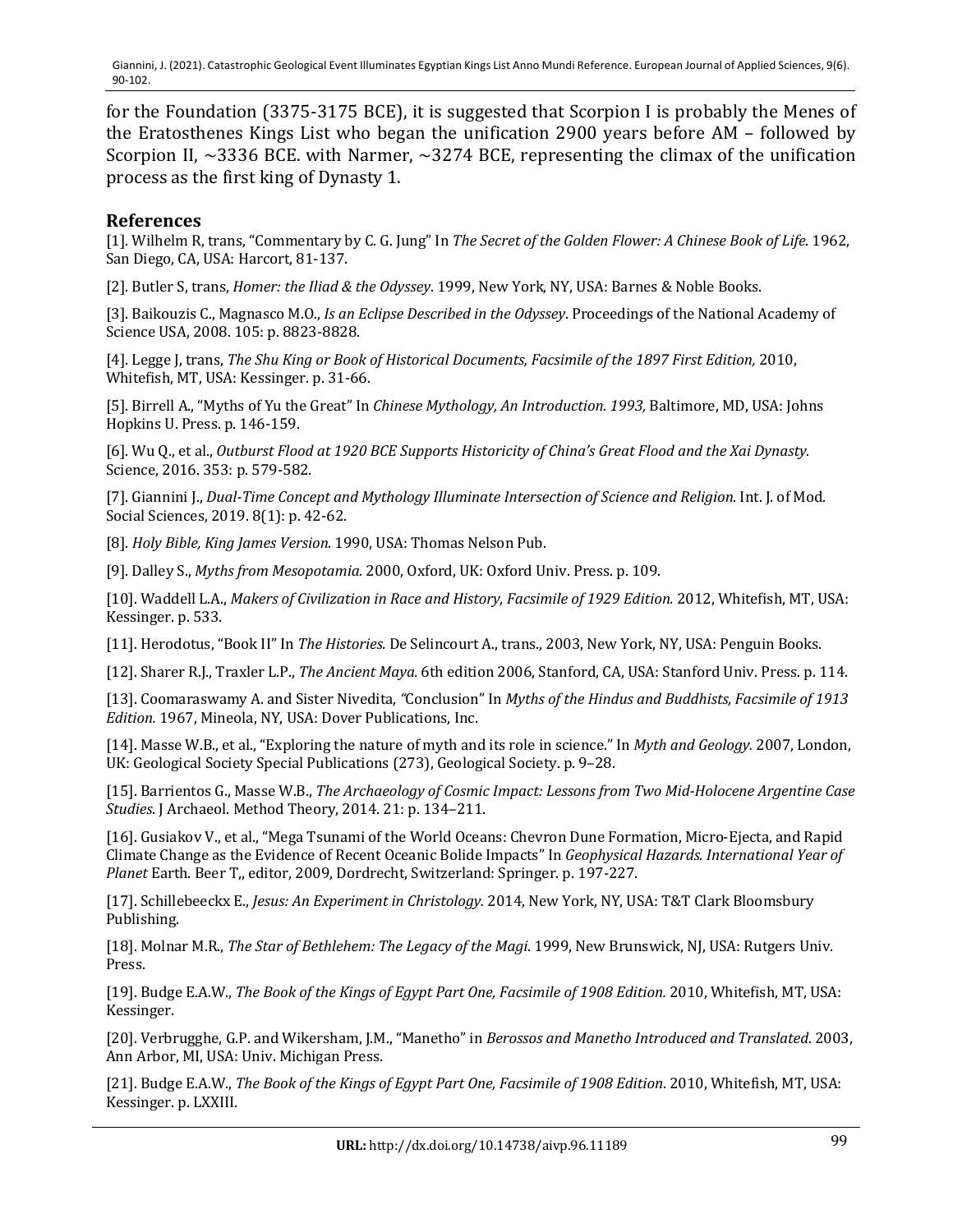[22]. Clayton P.A., *Chronicles of the Pharaohs*. 2006, London, UK: Thames & Hudson Ltd,.

[23]. Allen S., One Palette Two Lands: The Myth of the Unification of Egypt by the Narmer Palette. PhD Dissertation. 2014, Sidney, Australia: Macquorie Univ.

[24]. Wilkinson T.A.H., "Birth of a Nation State" In *Early Dynastic Egypt*. 1999, London, UK: Routledge.

[25]. Raffaele F., "Dynasty 0" In *Basel Egyptology Prize 1, Aegyptiaca Helvetica*. Bickel S. and Loprieno A., editor, 2003, Basel, Switzerland: Schwabe. p. 99-141,

[26] Stevenson, A., *The Egyptian Predynastic and State Formation*. J. Archaeological Res., 2016. 24: p. 421-468.

[27]. Budge E.A.W., *The Book of the Kings of Egypt Part One, Facsimile of 1908 Edition*. 2010, Whitefish, MT, USA: Kessinger. p. LII..

[28]. Ramsey C.B., et al., *Radiocarbon-Based Chronology for Dynastic Egypt.* Science, 2010. 328: p. 1554.

[29]. Dee M., et al., An Absolute Chronology for Early Egypt Using Radiocarbon Dating and Bayesian Statistical *Modeling*. Proc. R. Soc., 2013. A469:20130395.

[30]. Budge E.A.W., *The Book of the Kings of Egypt Part One, Facsimile of 1908 Edition*, 2010, Whitefish, MT, USA: Kessinger. p. LXII.

[31]. Waddell L.A., *Makers of Civilization in Race and History, Facsimile of 1929 Edition.* 2010, Whitefish, MT, USA: Kessinger. p. 256-319.

[32]. Budge indicated that Prof. Meyer, the discoverer of the Sothic cycle (in 1904), assumed Menes began his reign is 3315 BCE, followed by the beginning of Dynasty 1. The Cycle which, is based on the rising of Sirius, is generally not considered favorably in modern chronology of Egypt.

[33]. Stanley D.J. Warne A.G., *Sea Level and Initiation of Predynastic Culture in the Nile Delta*. Nature, 1993. 363: p. 435-438.

[34]. Petrie W.M.F., "The Origins of the Book of the Dead." In *Ancient Egypt*, Part 1. Petrie W.M.F., editor, 1926, London, UK: Macmillan & Co.

[35]. Petrie W.M.F., The Earliest Racial Portraits. Nature, 1887. 39: p. 128-130.

[36]. Petrie W.M.F., *Migrations.* J. Royal Anthropological Inst. Of Great Britain and Ireland, 1906. 36: p. 189-232.

[37]. Waddell L.A., *Egyptian Civilization Its Sumerian Origin and Real Chronology, Facsimile of 1930 Edition.* 2010, Whitefish, MT, USA: Kessinger.

[38]. Rice M., *Egypt's Making: The Origins of Ancient Egypt, 5000-2000 BC*. 1990, London UK: Routledge.

[39]. Rohl D., *Legend - the Genesis Civilization*. 1998, London, UK: Arrow Books Limited.

[40]. Platt D.E., et al., *Mapping Post-Glacial Expansions: The Peopling of Southwest Asia*. Scientific Reports, 2017. 7:40338, 10 pages.

[41]. Schuenemann V.J., et al., *Ancient Egyptian Mummy Genomes Suggest an Increase of Sub-Saharan African Ancestry in Post-Roman Periods.* Nature Communications, 2017. 8:15694, 11 pages.

[42]. Ryan W. and Pitman W., *Noah's Flood, The New Discoveries About The Event That Changed History*. 1998, New York, USA: Simon and Shuster.

[43]. Yanchilina A.G., et al., *Compilation of Geophysical, Geochronological, and Geochemical Evidence Indicates a Rapid Mediterranean-Derived Submergence of the Black Sea's Shelf and Subsequent Substantial Salinification in the Early Holocene.* Marine Geology, 2017. 383: p. 14–34.

[44]. Ballard R.D., et al., *Further Evidence of Abrupt Holocene Drowning of the Black Sea Shelf.* Marine Geology, 2000. 170: p. 253-261.

[45]. Hiscott R.N., et al., *A Gradual Drowning of the Southwest Black Sea Shelf: Evidence for a Progressive Rather than Abrupt Holocene Reconnection with the Eastern Mediterranean Sea Gateway.* Quaternary International, 2007. 167-168: p. 19-34.